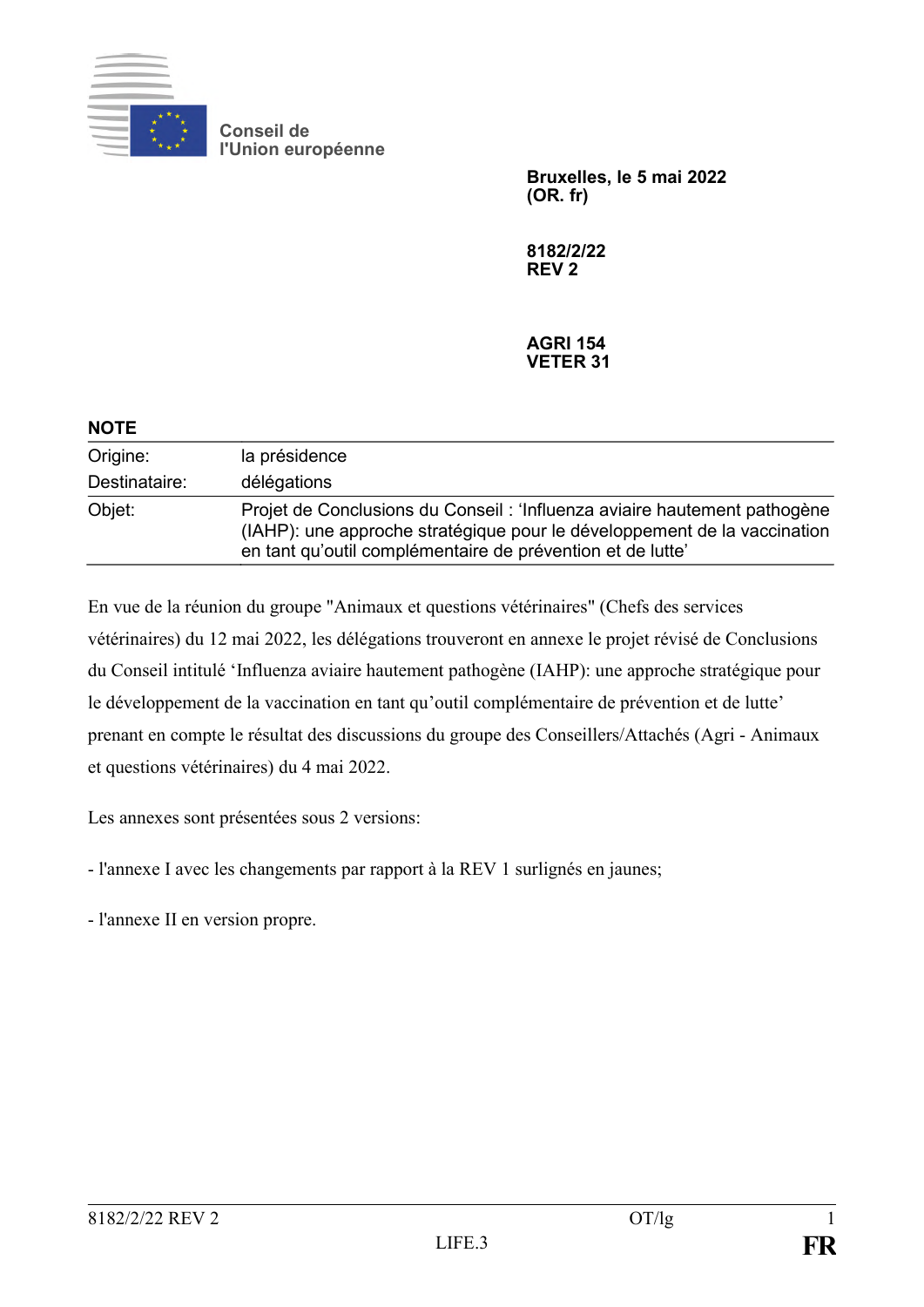# **Highly pathogenic avian influenza (HPAI): a strategic approach for the development of vaccination as a complementary tool for prevention and control**

### THE COUNCIL OF THE EUROPEAN UNION

(1) STRESSES that highly pathogenic avian influenza (HPAI) is a transboundary animal disease with a capacity to spread very rapidly irrespective of national borders, causing severe **socio**economic and social consequences, hampering agriculture and disrupting trade.

(1bis) *(former item 1 part 2)* RECALLS that, due to **the** its zoonotic capacity **of some HPAI strains**, it can also pose a serious risk to human health.

- (2) NOTES with great concern that **in the last two years three major epidemic season occurred in the territory of the European Union and** the current HPAI epizootic faced by Member States of the European Union is the most severe in recent history.
- (3) RECALLS the Council Conclusions of 2019**<sup>1</sup>** which **strongly emphasise the key role of biosecurity and** state **generally** that, in order to minimise the negative consequences of transboundary animal diseases, every all efforts should be made to prevent their introduction into or spread within EU territory **of transboundary animal diseases in order to minimise their consequences** and which strongly emphasise the key role of biosecurity in order to achieve those aims.
- (4) NOTES that, **in addition to the application of strict biosecurity measures**, vaccination could strengthen **complement the existing** preventive and control measures against HPAI and **could contribute to reducing the** risk of further spread of the virus in the domestic bird population **and thus help also in reducing human exposure.**

1

**<sup>1</sup>** 'Council conclusions on biosecurity, an overall concept with a unitary approach for protecting animal health in the EU', adopted on 18 June 2019 (10368/1/19 REV 1).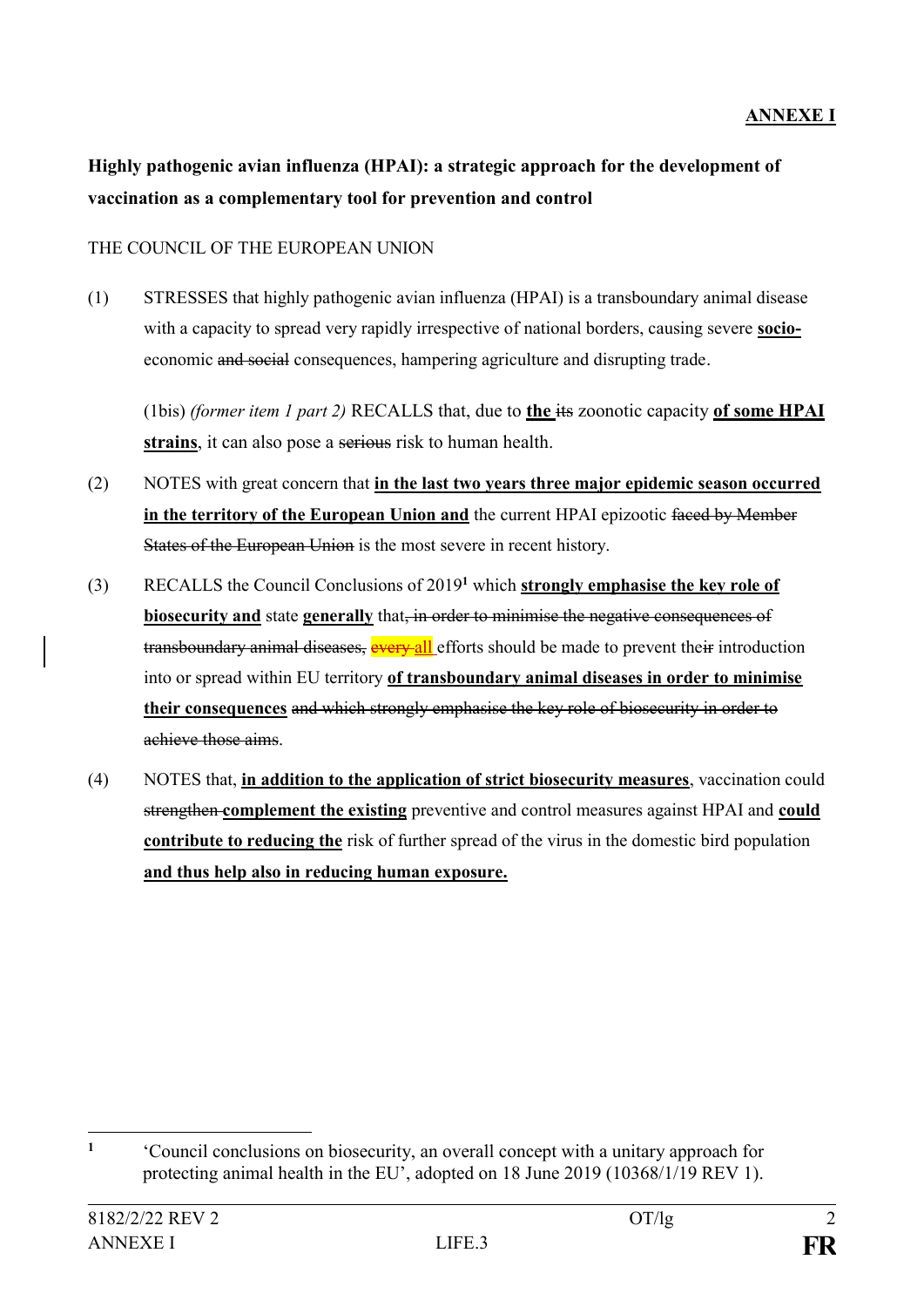- (5) In addition, CONSIDERS that vaccination could ultimately also help to reduce the preventive culling of large numbers of healthy birds in order to control HPAI **epizootics** epidemics, which **causes increasing concern** has become increasingly unacceptable to society and is difficult to accommodate with **the** goal of developing a European sustainable food system which has been endorsed by the Council as part of its conclusions on the Farm to Fork Strategy**<sup>2</sup>** *.*
- (6) RECALLS that the international standards of the World Organisation for Animal Health (OIE) and of **the** EU legislation already render vaccination against HPAI possible, but for various practical reasons, such vaccination is not practiced on a large scale. Those reasons include in particular not only the lack of any effective and safe vaccines **approved within the EU** against HPAI, but also the fact that vaccination could constitute an obstacle to exports of poultry and poultry products as a number of third countries restrict imports of vaccinated animals and products thereof. **Moreover, there is also a need for further scientific knowledge, including updated risk assessments.**

### **In the light of the above,**

- (7) REAFFIRMS that biosecurity and surveillance remain the **important** cornerstones of the fight against HPAI, but CONSIDERS that vaccination could become a relevant complementary tool
- (8) URGES the Commission and the M**ember** S**tates** to step up their efforts in order to develop and implement vaccination **strategies** for the prevention and control of HPAI, **focusing on 'at risk areas,' species and farming practices at risk**. NOTES that joint efforts are required in several fields in order **to** reach that goal, but STRONGLY BELIEVES that such efforts would be well rewarded.

1

**<sup>2</sup>** 'Council Conclusions on the Farm to Fork Strategy', adopted on 19 October 2020 (12099/20).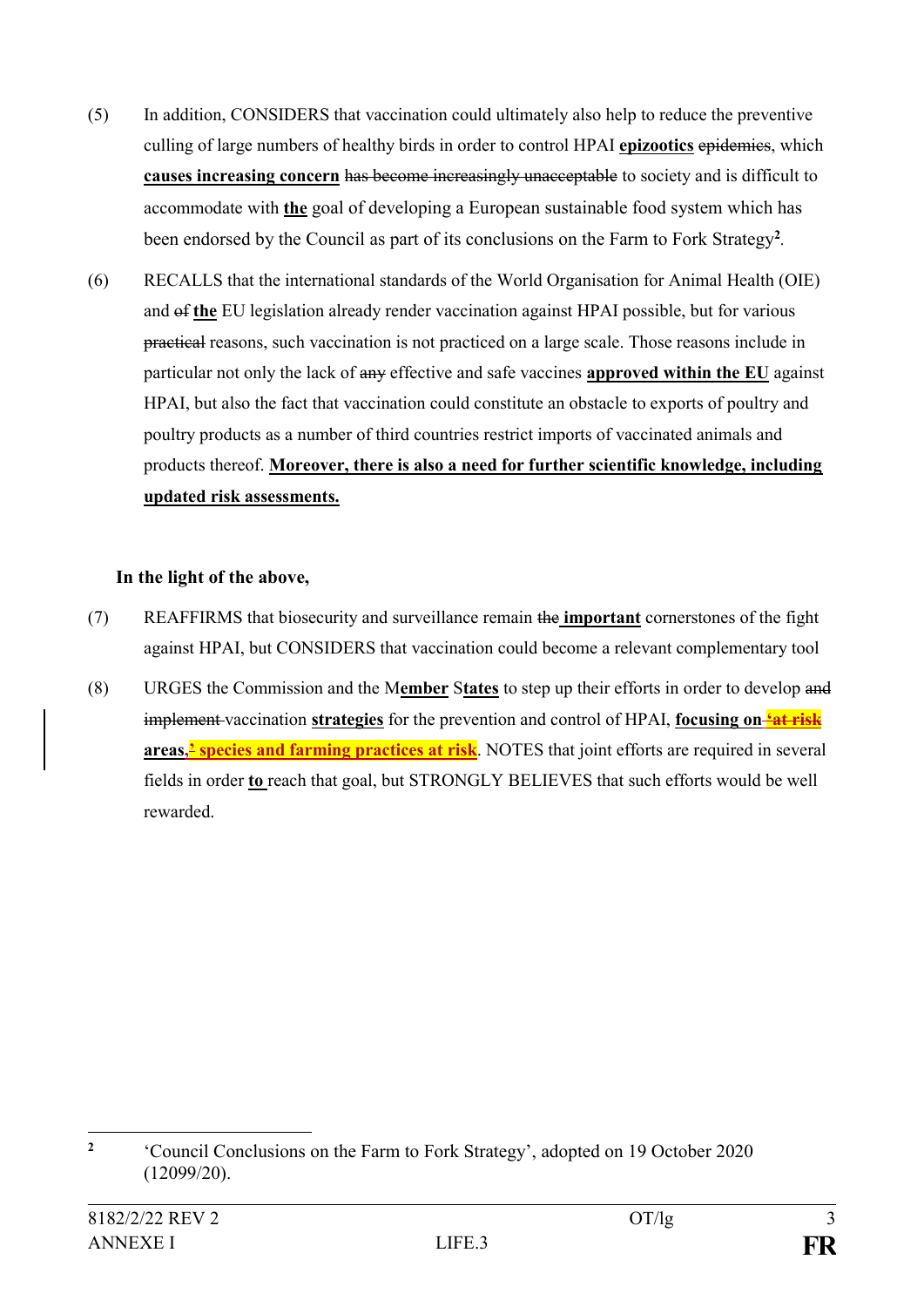(9) CALLS FOR the **further** development of **and authorisation of effective and safe vaccines for**  different species of poultry safe and efficient vaccines which provide sufficient immunity against the circulating HPAI virus strains. **Such vaccines should be**, which are easy to administer, are **and** compatible with farming practices in the EU**. In any case, it should be possible to and which preferably allow for differentiateing infected from vaccinated animals.** INVITES the Commission and the Member States to collaborate with the pharmaceutical industry in order to achieve this objective.

# 9 bis *(new item)* **UNDERLINES the importance of continuously monitoring the evolution of the circulating virus strains and also any changes in the efficacy of vaccines in relation to any new virus strains.**

9 ter *(former item 13)* CONSIDERS it of key importance to identify and address gaps in risk assessments to support the development of vaccination strategies by the competent authorities **as relevant**, and therefore WARMLY WELCOMES the Commission's intention to mandate the European Food Safety Authority to update its opinion on vaccination against HPAI**<sup>3</sup>** . In addition, INVITES the Commission and the Member States to encourage and support the development of modelling tools to assess the impact of vaccination on the spread of the virus and to optimise vaccination strategies.

- *(10) Sent to (14bis)*
- (11) INVITES the Commission to establish rules for appropriate and robust **tailor-made** surveillance to accompany vaccination against HPAI when it takes place, with a view to demonstrate HPAI free status taking into account the costs involved ,
- (12) ENCOURAGES the Commission and the Member States to carry out studies to assess the cost/benefit of vaccination at EU and local level respectively.

*(12 bis)(former item 12 part 2)* ENCOURAGES Member States to develop **risk based** strategies and solutions suitable for their local production types and circumstances;

<sup>1</sup> **<sup>3</sup>** EFSA Journal (2007) 489, Scientific Opinion on 'Vaccination against avian influenza of H5 and H7 subtypes in domestic poultry and captive birds' - EFSA-Q-2006-309, adopted on 11 May 2007.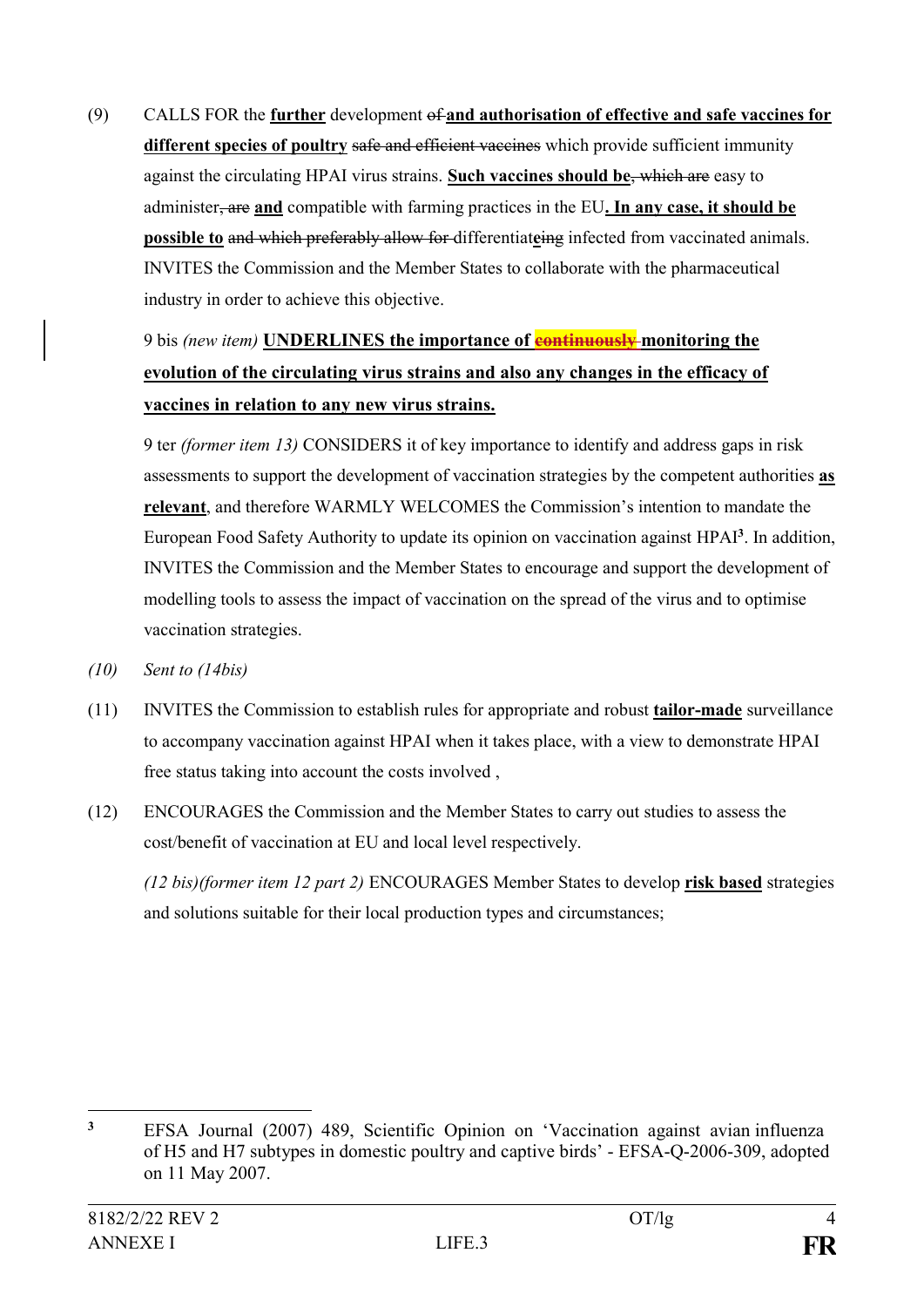- (13) Sent to (9ter)
- (14) ENCOURAGES Member States to carry out vaccination trials and to share their results through scientific collaboration, **as appropriate,** in compliance with the relevant legal framework **while** and taking appropriate preventive measures to protect animal and human health, as these trials are essential in order to gather scientific knowledge and support the definition of vaccination strategies;

(14 bis) *(former item 10)* INVITES the Commission to explore the options for a blockpurchasing or vaccine bank mechanisms in order to ensure a robust and reactive supply of vaccines;

(14 ter) *(former item 16)*ENCOURAGES all relevant actors to communicate actively with stakeholders with the aim of raising awareness about the importance **of vaccination as well as its expected impacts** and benefits of vaccination.

- (15) CALLS for joint efforts towards enhancing the acceptability of **the principle of** vaccination against HPAI in international trade. For this purpose, INVITES the Commission and the Member States:
	- to jointly engage in a dialogue with the EU's trading partners and
	- to promote discussions within the OIE at global and regional levels with the aim of further developing international standards to facilitate safe trade, also building on the concepts of regionalisation and compartmentalisation.

Finally **To achieve these goals**, CALLS on the Commission and the Member States to swiftly develop an operational road map to support those dialogues and discussions;

(16) *Sent to (14 ter)*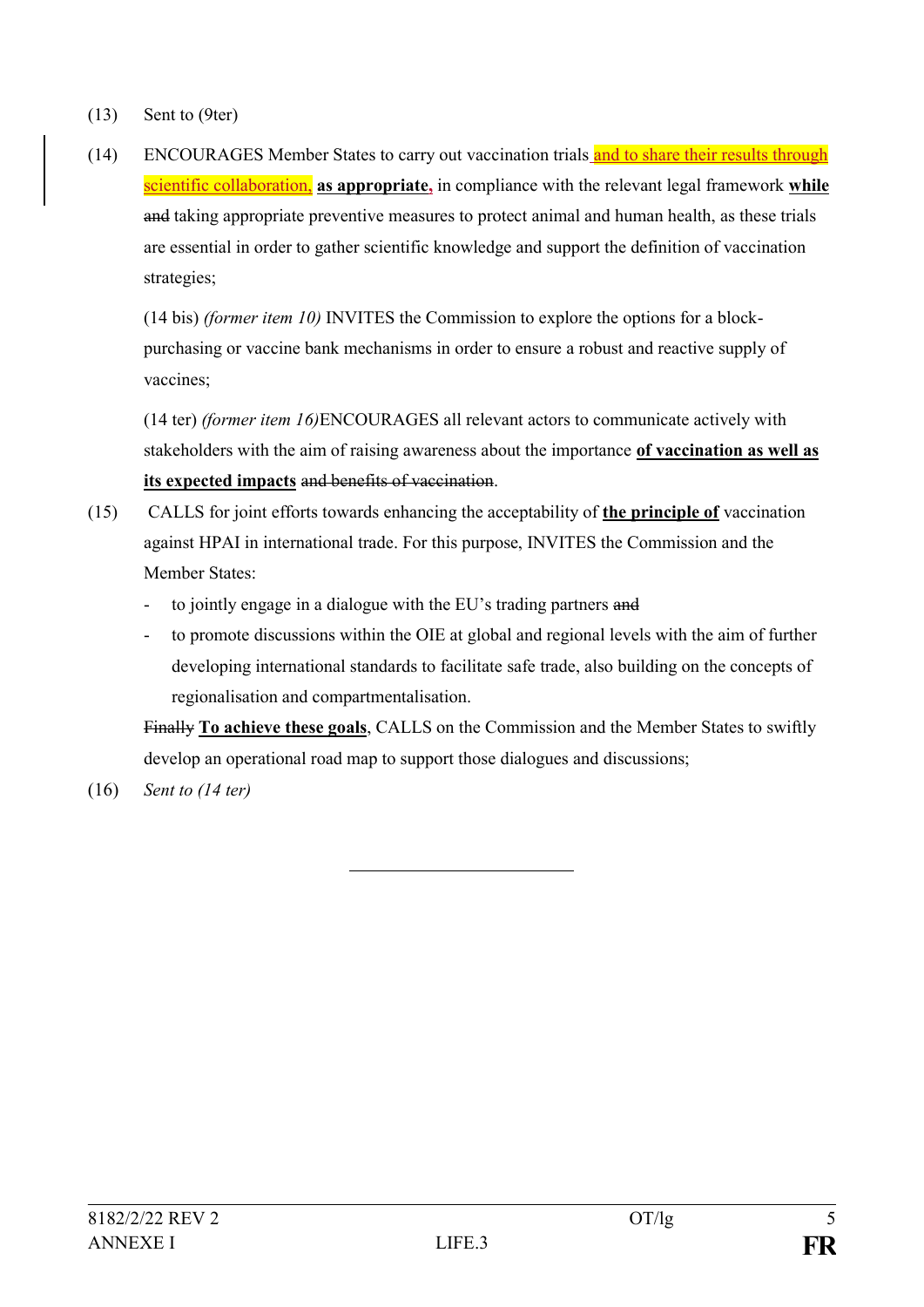## **ANNEXE II**

# **Highly pathogenic avian influenza (HPAI): a strategic approach for the development of vaccination as a complementary tool for prevention and control**

### THE COUNCIL OF THE EUROPEAN UNION

- (1) STRESSES that highly pathogenic avian influenza (HPAI) is a transboundary animal disease with a capacity to spread very rapidly irrespective of national borders, causing severe socioeconomic consequences, hampering agriculture and disrupting trade.
- (2) RECALLS that, due to the zoonotic capacity of some HPAI strains, it can also pose a risk to human health.
- (3) NOTES with great concern that in the last two years three major epidemic season occurred in the territory of the European Union and the current HPAI epizootic is the most severe in recent history.
- (4) RECALLS the Council Conclusions of 2019<sup>4</sup> which strongly emphasise the key role of biosecurity and state generally that all efforts should be made to prevent the introduction into or spread within EU territory of transboundary animal diseases in order to minimise their consequences.
- (5) NOTES that, in addition to the application of strict biosecurity measures, vaccination could complement the existing preventive and control measures against HPAI and could contribute to reducing the risk of further spread of the virus in the domestic bird population and thus help also in reducing human exposure.

<sup>1</sup> **4** 'Council conclusions on biosecurity, an overall concept with a unitary approach for protecting animal health in the EU', adopted on 18 June 2019 (10368/1/19 REV 1).

**<sup>5</sup>** 'Council Conclusions on the Farm to Fork Strategy', adopted on 19 October 2020 (12099/20).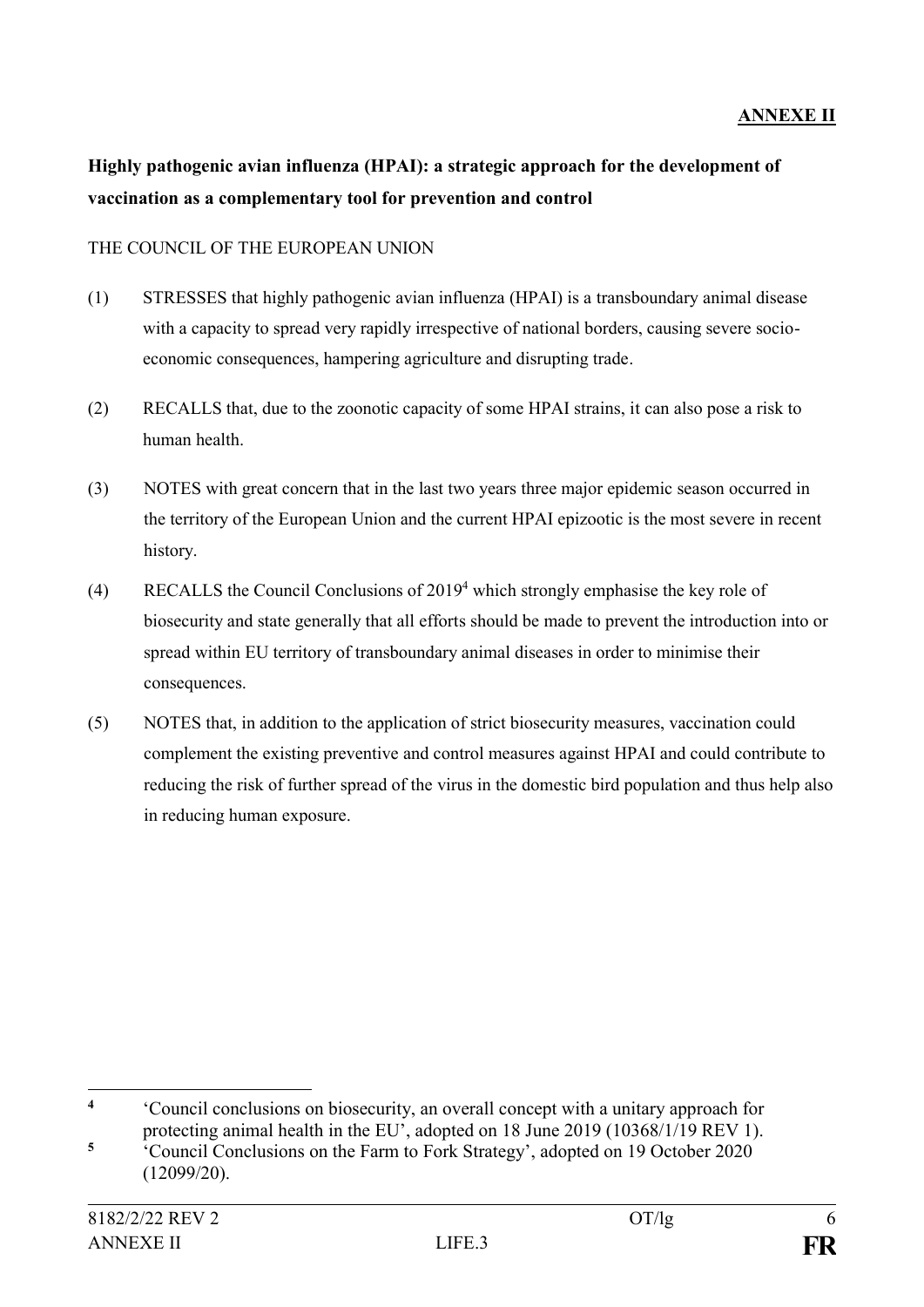- (6) In addition, CONSIDERS that vaccination could ultimately also help to reduce the preventive culling of large numbers of healthy birds in order to control HPAI epizootics, which causes increasing concern to society and is difficult to accommodate with the goal of developing a European sustainable food system which has been endorsed by the Council as part of its conclusions on the Farm to Fork Strategy<sup>5</sup>.
- (7) RECALLS that the international standards of the World Organisation for Animal Health (OIE) and the EU legislation already render vaccination against HPAI possible, but for various reasons, such vaccination is not practiced on a large scale. Those reasons include in particular not only the lack of effective and safe vaccines approved within the EU against HPAI, but also the fact that vaccination could constitute an obstacle to exports of poultry and poultry products as a number of third countries restrict imports of vaccinated animals and products thereof. Moreover, there is also a need for further scientific knowledge, including updated risk assessments.

### **In the light of the above,**

- (8) REAFFIRMS that biosecurity and surveillance remain important cornerstones of the fight against HPAI, but CONSIDERS that vaccination could become a relevant complementary tool.
- (9) URGES the Commission and the Member States to step up their efforts in order to develop vaccination strategies for the prevention and control of HPAI, focusing on areas, species and farming practices at risk. NOTES that joint efforts are required in several fields in order to reach that goal, but STRONGLY BELIEVES that such efforts would be well rewarded.
- (10) CALLS FOR the further development and authorisation of effective and safe vaccines for different species of poultry which provide sufficient immunity against the circulating HPAI virus strains. Such vaccines should be easy to administer and compatible with farming practices in the EU. In any case, it should be possible to differentiate infected from vaccinated animals. INVITES the Commission and the Member States to collaborate with the pharmaceutical industry in order to achieve this objective.

1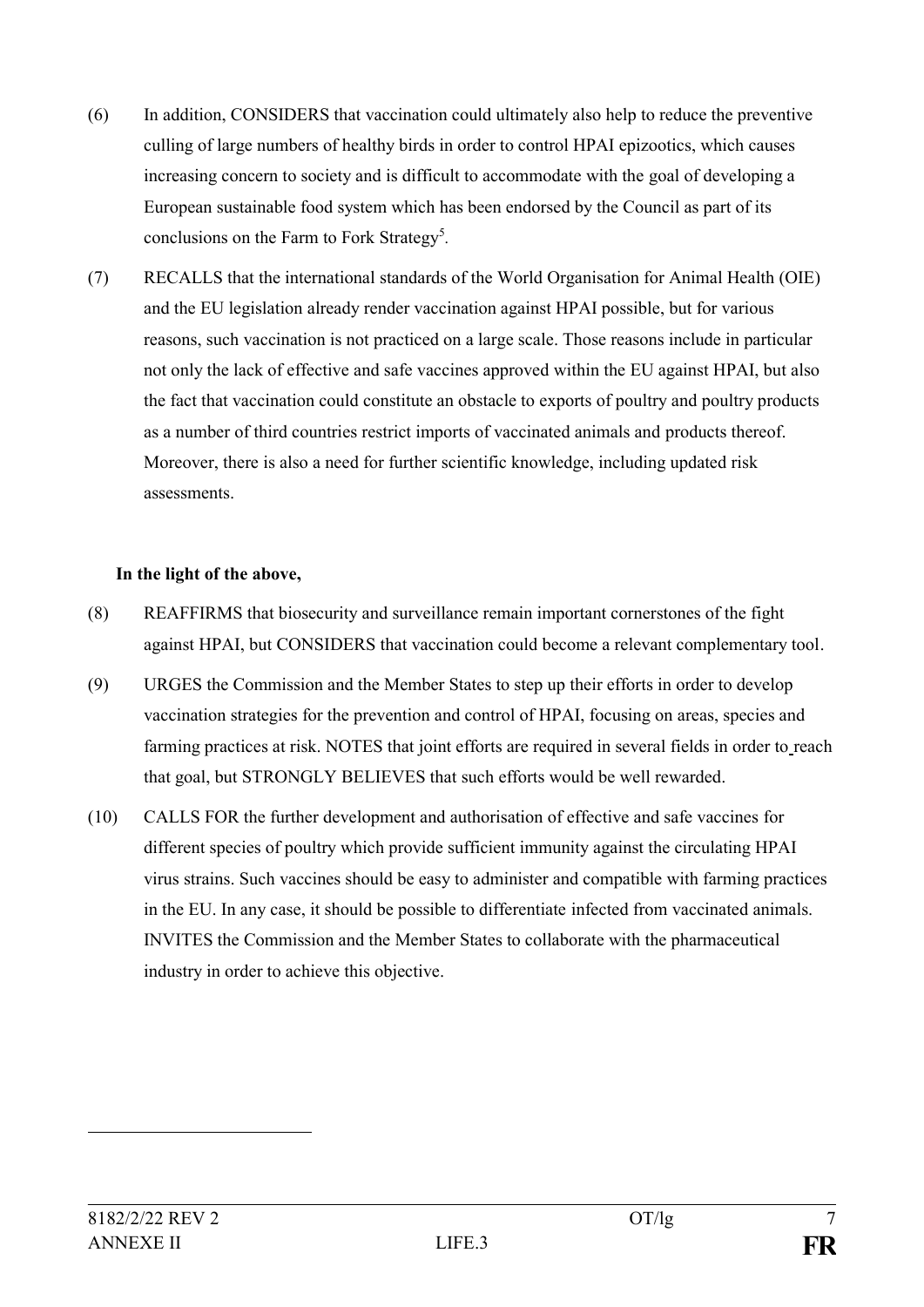- (11) UNDERLINES the importance of monitoring the evolution of the circulating virus strains and also any changes in the efficacy of vaccines in relation to any new virus strains.
- (12) CONSIDERS it of key importance to identify and address gaps in risk assessments to support the development of vaccination strategies by the competent authorities as relevant, and therefore WARMLY WELCOMES the Commission's intention to mandate the European Food Safety Authority to update its opinion on vaccination against HPAI**<sup>6</sup>** . In addition, INVITES the Commission and the Member States to encourage and support the development of modelling tools to assess the impact of vaccination on the spread of the virus and to optimise vaccination strategies.
- (13) INVITES the Commission to establish rules for appropriate and robust tailor-made surveillance to accompany vaccination against HPAI when it takes place, with a view to demonstrate HPAI free status taking into account the costs involved.
- (14) ENCOURAGES the Commission and the Member States to carry out studies to assess the cost/benefit of vaccination at EU and local level respectively.
- (15) ENCOURAGES Member States to develop risk based strategies and solutions suitable for their local production types and circumstances.
- (16) ENCOURAGES Member States to carry out vaccination trials and to share their results through scientific collaboration, as appropriate, in compliance with the relevant legal framework while taking appropriate preventive measures to protect animal and human health, as these trials are essential in order to gather scientific knowledge and support the definition of vaccination strategies.
- (17) INVITES the Commission to explore the options for a block-purchasing or vaccine bank mechanisms in order to ensure a robust and reactive supply of vaccines.
- (18) ENCOURAGES all relevant actors to communicate actively with stakeholders with the aim of raising awareness about the importance of vaccination as well as its expected impacts.

<sup>1</sup> **6** EFSA Journal (2007) 489, Scientific Opinion on 'Vaccination against avian influenza of H5 and H7 subtypes in domestic poultry and captive birds' - EFSA-Q-2006-309, adopted on 11 May 2007.